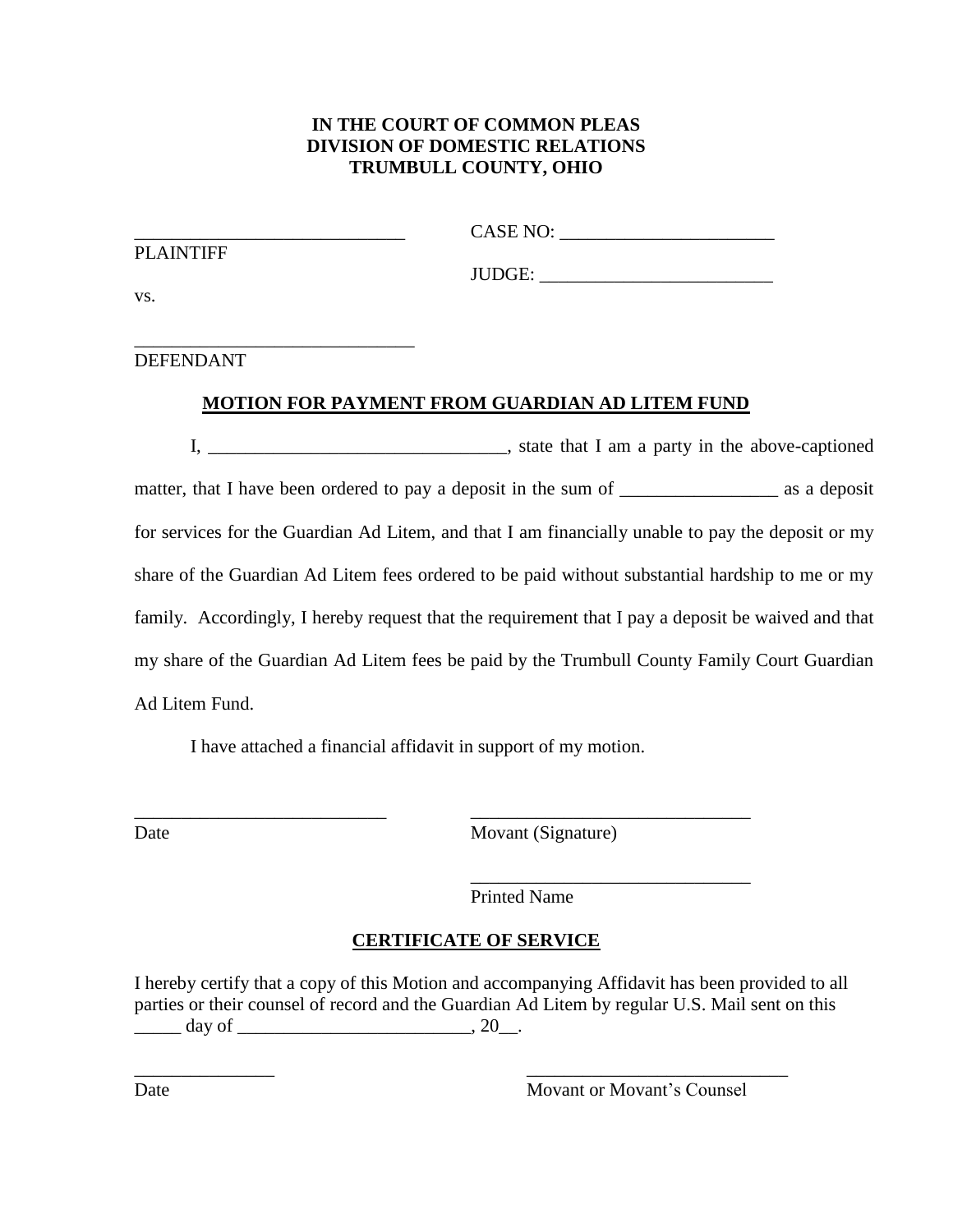## **AFFIDAVIT IN SUPPORT OF MOTION FOR PAYMENT FROM GUARDIAN AD LITEM FUND**

| 1. I receive \$____________________ per month in income for a household of _______.                                   |
|-----------------------------------------------------------------------------------------------------------------------|
| 2. The following is my additional financial information:                                                              |
|                                                                                                                       |
| (b) Receipt of public assistance:                                                                                     |
| I receive needs-based, means-tested public assistance: $\Box$ Yes $\Box$ No                                           |
| If so, I receive the following type and amount:_________________________________                                      |
| (Examples: TANF, SSI, SSD, Medicaid, Food Stamps, means-tested Veterans' Benefits)                                    |
| (c) Employment and income information:                                                                                |
|                                                                                                                       |
| Length of time employed: from $\frac{1}{\sqrt{1-\frac{1}{2}}}\$ to $\frac{1}{\sqrt{1-\frac{1}{2}}}\$                  |
| Gross monthly income from employment:                                                                                 |
| Total gross income from all sources in the last 26 weeks: _______________________                                     |
| (Including Unemployment, Worker's Compensation, child support, spousal support and other types of income)             |
| (d) Any other household income (list source and amount):                                                              |
| <u> 1989 - Johann Stoff, amerikansk politiker (d. 1989)</u>                                                           |
| <u> 1989 - Johann Stoff, deutscher Stoff, der Stoff, der Stoff, der Stoff, der Stoff, der Stoff, der Stoff, der S</u> |
| (e) Financial resources:                                                                                              |
|                                                                                                                       |
|                                                                                                                       |
| (f) Financial obligations:                                                                                            |
|                                                                                                                       |
| My basic monthly living expenses are as follows:                                                                      |
|                                                                                                                       |
| Medical expenses: ________________Transportation: ______________________________                                      |
|                                                                                                                       |

\_\_\_\_\_\_\_\_\_\_\_\_\_\_\_\_\_\_\_\_\_\_\_\_\_\_\_\_\_\_\_\_\_\_\_\_\_\_\_\_\_\_\_\_\_\_\_\_\_\_\_\_\_\_\_\_\_\_\_\_\_\_

homelessness, lack of driving privileges, etc: \_\_\_\_\_\_\_\_\_\_\_\_\_\_\_\_\_\_\_\_\_\_\_\_\_\_\_\_\_\_\_\_\_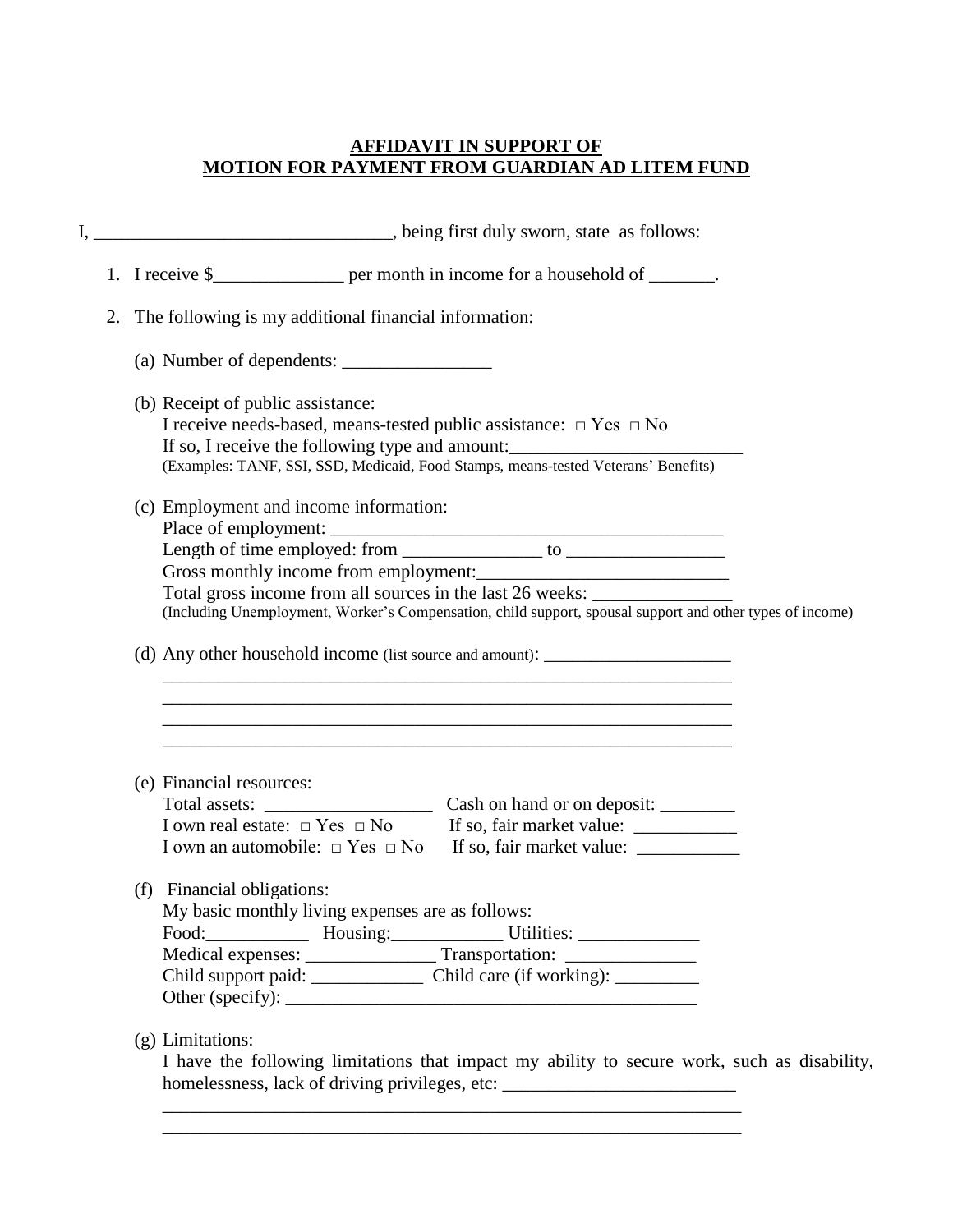- 3. I understand that I must inform the court if my financial situation should change before the disposition of my case.
- 4. I understand that I am subject to criminal charges for providing false information.
- 5. I understand that if it is determined by the court that I was not entitled to my share of the Guardian Ad Litem fees to be paid from the court fund, I may be required to reimburse the court fund immediately.
- 6. I hereby represent that the information set forth above regarding my financial condition is true and complete to best of my knowledge, information and belief.

#### \_\_\_\_\_\_\_\_\_\_\_\_\_\_\_\_\_\_\_\_\_\_\_\_\_\_\_\_\_\_\_\_\_\_\_\_ SIGNATURE

Sworn to and subscribed before me this \_\_\_\_\_ day of \_\_\_\_\_\_\_\_\_\_\_\_\_\_, 20\_\_.

## NOTARY PUBLIC

\_\_\_\_\_\_\_\_\_\_\_\_\_\_\_\_\_\_\_\_\_\_\_\_\_\_\_\_\_\_\_\_\_\_\_\_